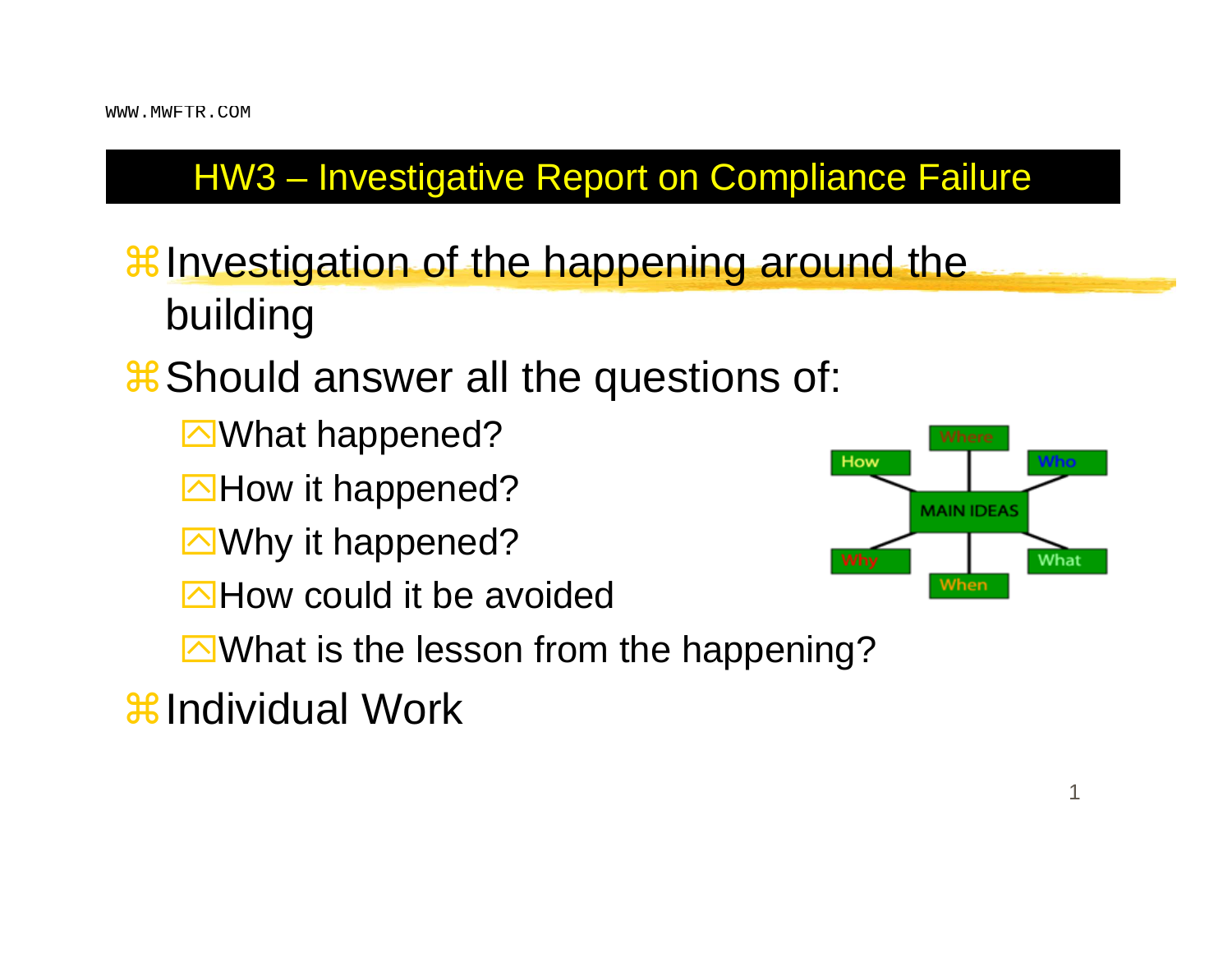#### General Location for Assignment #3

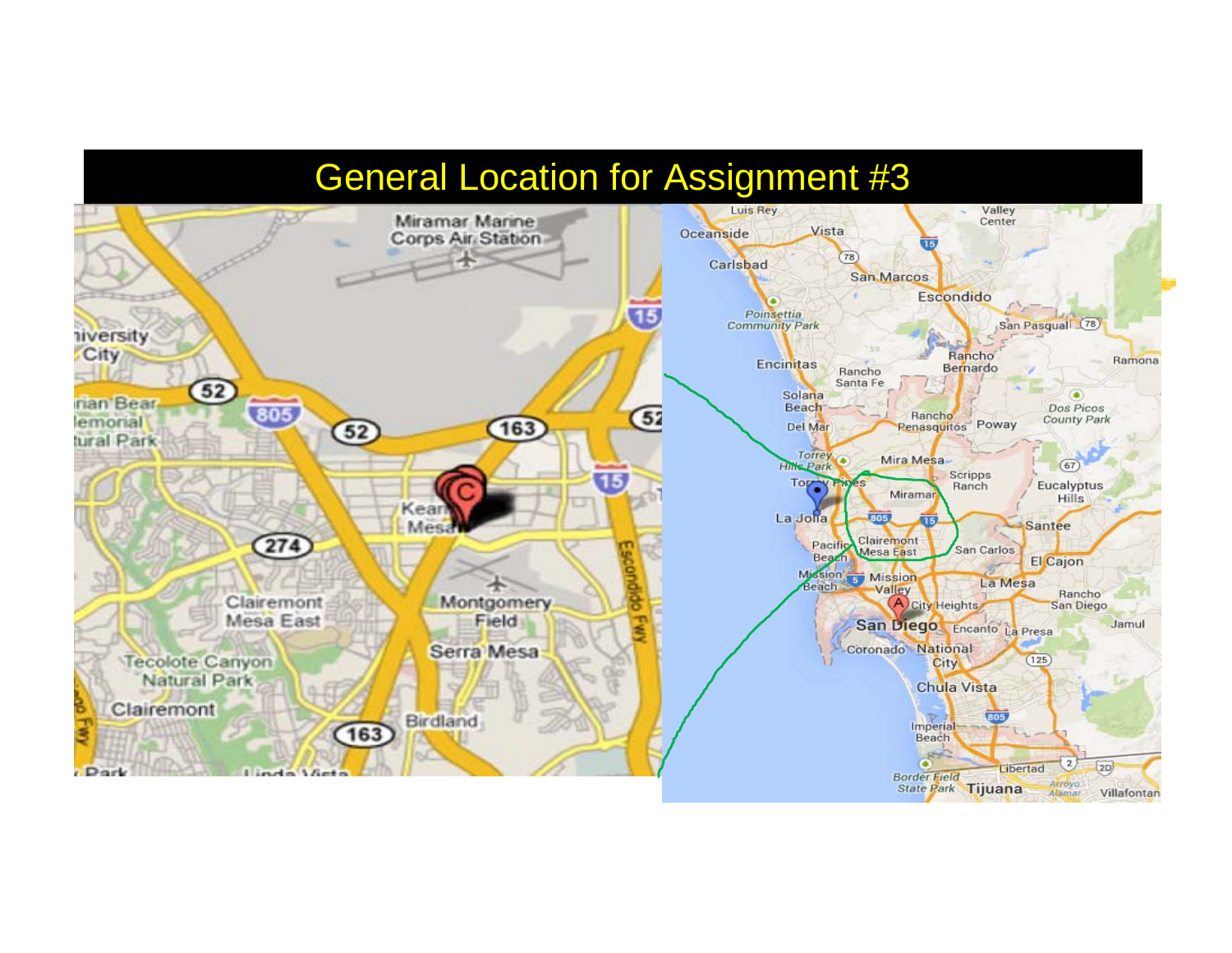# Assignment #3

## Background:

A building on 8620 Spectrum Center Blvd, San Diego, CA ("Sunroad Spectrum 12 Office Tower") – Now (2012) **Ashford University** 



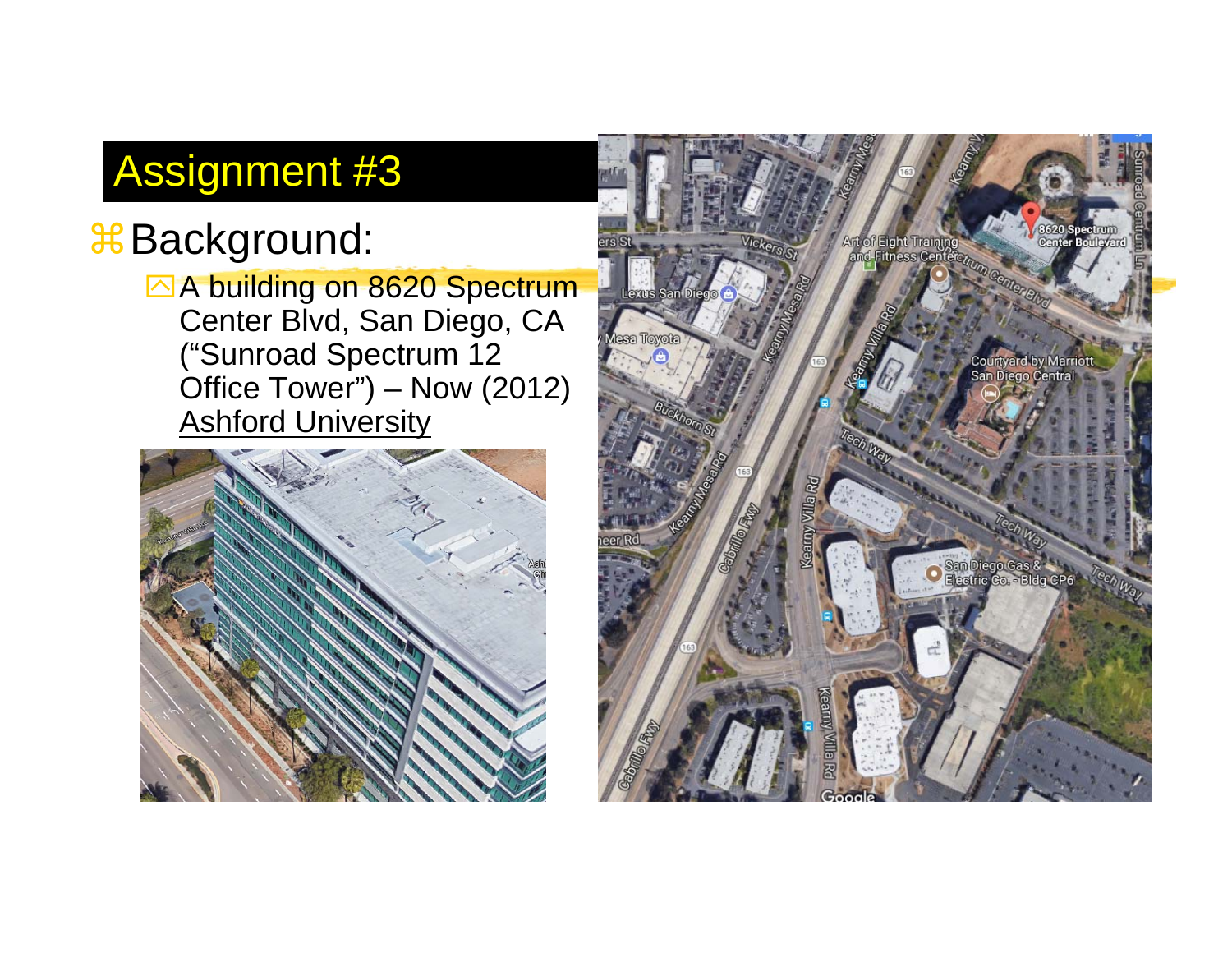## Assignment #3

- **a Bullet** Difference between two photos of the same building is about \$20M.
- $\mathfrak{X}$ Left (summer 2008).
- $\mathfrak{X}$ Right (Summer 2009)





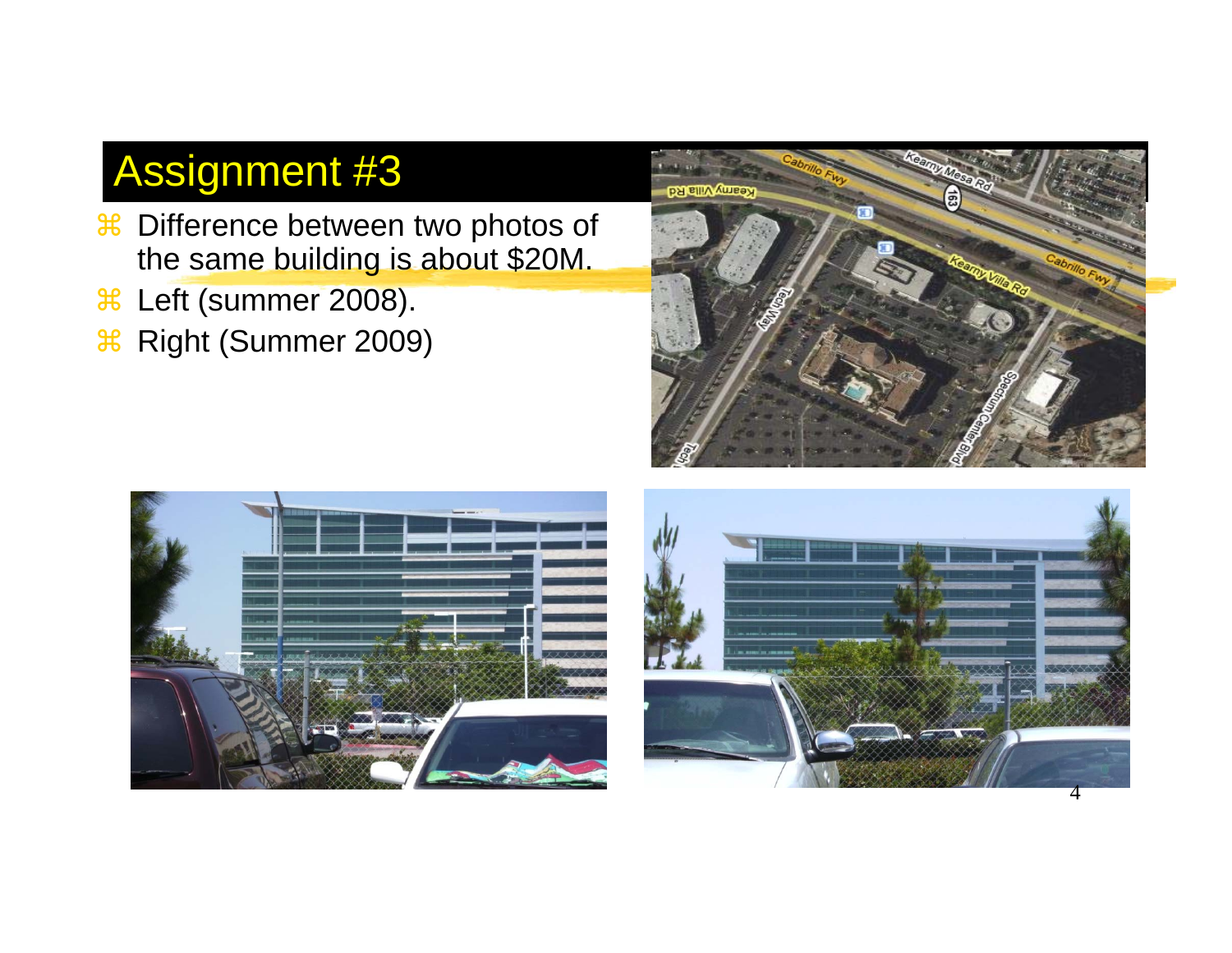#### Assignment #3 Instruction

 $\frac{1}{2}$  Investigation of the happening around the building **# Should answer all the questions of:** 

**N**What happened?

 $\Box$  How it happened?

**Now it happened?** 

 $\Box$  How could it be avoided



 $\triangleright$  What is the general lesson from the happening?

**a**lndividual Work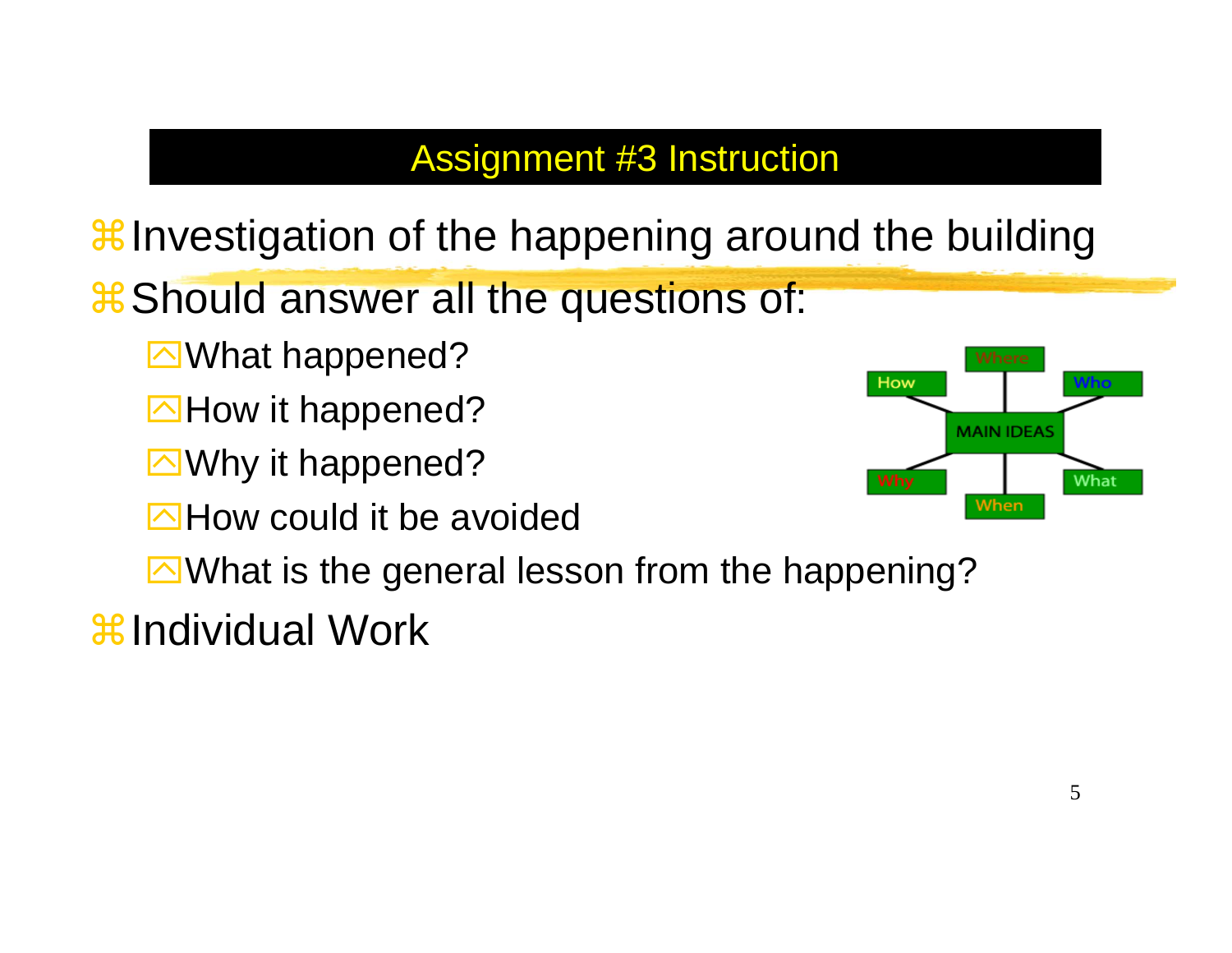### How to write well for Senior Design class

- **a People are more likely to read subjects/writings/emails** that create curiosity or provide utility.
- <sup>36</sup> When they are busy
	- **<sup>sqrt</sup> Curiosity fades in importance**
	- **They read only the ones with practical importance ["utility"]**
- **a So, write as if you are a staff writer (targeting for busy** people) for a newspaper, and remember that you have a editor whose job is to cut your article to fit into a limited space, maybe just 1 inch in a column.
	- $\boxdot$  Important things [Conclusions and summary] in the first paragraph
		- $\boxtimes$  Summary of the event/thing first so that it delivers message even though only that summary survives the "cutting"
	- $\Box$  Then expand your story after the First Paragraph
	- $\boxdot$ Use your own words  $\Rightarrow$  "Similarity check"